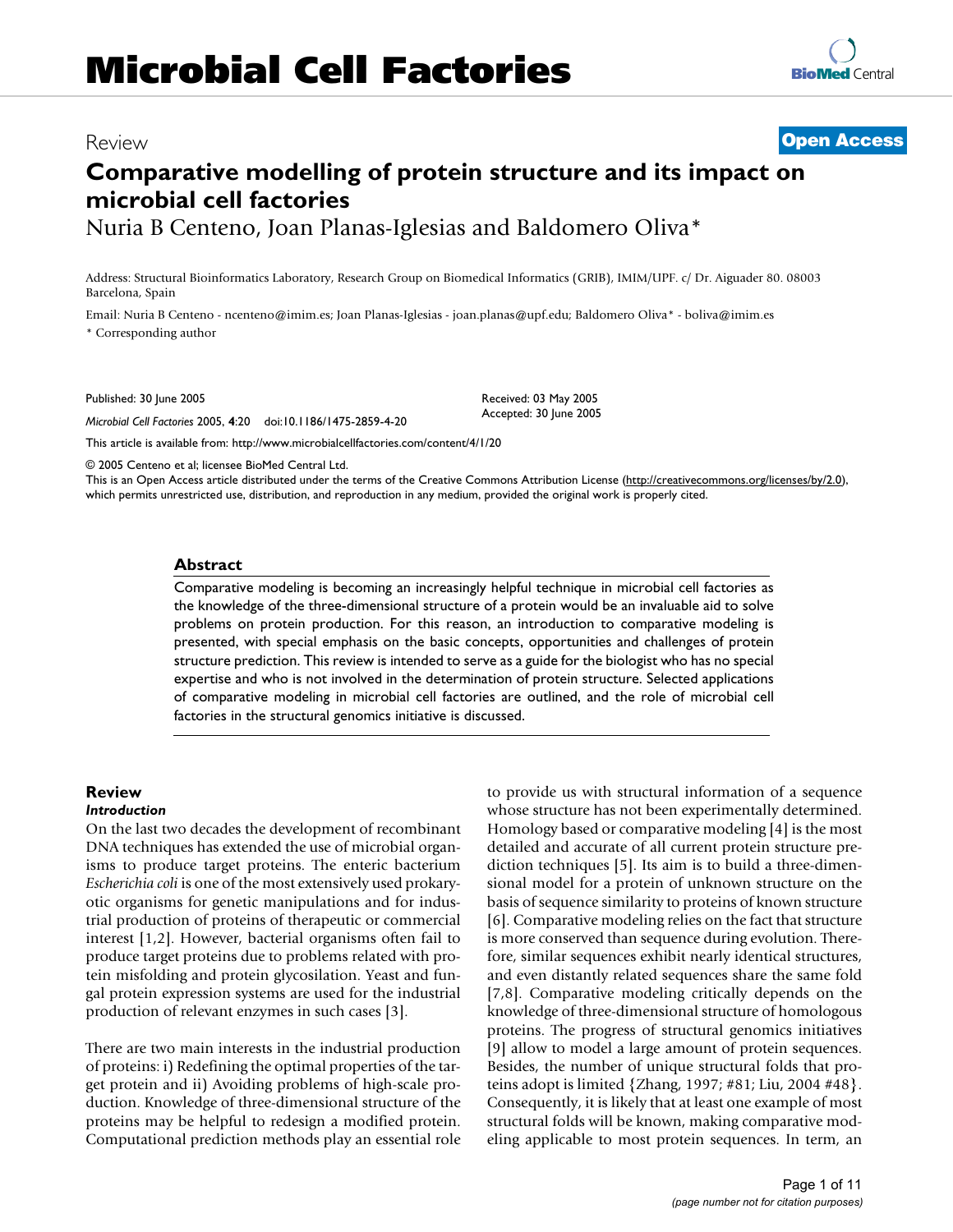| <b>PROGRAM</b>     | Server/Web adress                                            | <b>Reference</b> |
|--------------------|--------------------------------------------------------------|------------------|
|                    | <b>Template Selection</b>                                    |                  |
| <b>PSI-BLAST</b>   | http://www.ncbi.nlm.nih.gov/BLAST/                           | $[20]$           |
| HMMER (HMM search) | http://bio.ifom-firc.it/HMMSEARCH/                           | $[35]$           |
| <b>TOPITS</b>      | http://www.embl-heidelberg.de/predictprotein/submit_adv.html | [17]             |
| <b>FUGUE</b>       | http://www-cryst.bioc.cam.ac.uk/~fugue/prfsearch.html        | [26]             |
| <b>Threader</b>    | http://bioinf.cs.ucl.ac.uk/threader/                         | $[27]$           |
| 3D-PSSM            | http://www.sbg.bio.ic.ac.uk/~3dpssm/                         | $[28]$           |
| PFAM               | http://www.sanger.ac.uk/Software/Pfam/                       | $[25]$           |
| PHYLIP             | http://evolution.genetics.washington.edu/phylip.html         | [3]              |
|                    | Target-Template alignment                                    |                  |
| <b>CLUSTALW</b>    | http://www.ebi.ac.uk/clustalw/                               | $[34]$           |
| HMMER (HMM align)  | http://bio.ifom-firc.it/HMMSEARCH/                           | $[35]$           |
| <b>STAMP</b>       | http://bioinfo.ucr.edu/pise/stamp.html                       | $[36]$           |
| <b>CE</b>          | http://cl.sdsc.edu                                           | $[37]$           |
| <b>DSSP</b>        | http://bioweb.pasteur.fr/seqanal/interfaces/dssp-simple.html | $[38]$           |
|                    | <b>Model Building</b>                                        |                  |
| <b>COMPOSER</b>    | http://www-cryst.bioc.cam.ac.uk                              | $[39]$           |
| SwissModel         | http://swissmodel.expasy.org/                                | [4]              |
| 3D-JIGSAW          | http://www.bmm.icnet.uk/servers/3djigsaw/                    | [44]             |
| <b>MODELLER</b>    | http://salilab.org/modeller/                                 | [46]             |
|                    | <b>Loop Modeling</b>                                         |                  |
| <b>MODLOOP</b>     | http://alto.compbio.ucsf.edu/modloop//modloop.html           | [50]             |
| <b>ARCHDB</b>      | http://sbi.imim.es/cgi-bin/archdb/loops.pl                   | [5]              |
| Sloop              | http://www-cryst.bioc.cam.ac.uk/~sloop/Browse.html           | $[52]$           |
|                    | <b>Sidechain Modeling</b>                                    |                  |
| <b>WHAT IF</b>     | http://swift.cmbi.kun.nl/whatif/                             | $[55]$           |
| <b>SCWRL</b>       | http://dunbrack.fccc.edu/SCWRL3.php                          | [56]             |
|                    | Evaluation of the model                                      |                  |
| <b>PROCHECK</b>    | http://www.biochem.ucl.ac.uk/~roman/procheck/procheck.html   | [67]             |
| <b>PROSAII</b>     | http://www.came.sbg.ac.at/                                   | $[70]$           |
| <b>Biotech</b>     | http://biotech.ebi.ac.uk:8400/                               |                  |
|                    | Refinement                                                   |                  |
| <b>GROMOS</b>      | http://www.igc.ethz.ch/gromos/                               | $[74]$           |
| <b>CHARMM</b>      | http://www.charmm.org/                                       | $[75]$           |
| <b>AMBER</b>       | http://amber.scripps.edu/                                    | $[76]$           |

**Table 1: Useful servers and programs for protein comparive modeling.**

essential step of structural genomics is production of target proteins. Microbial cell factories play a key role in this context.

This review is intended to give a primer addressed to scientists of disciplines related to microbial cell factories who has no expertise in comparative modeling. Our goal is to provide the seeding background to understand concepts, opportunities and challenges of comparative modeling. We will describe each step in the comparative modeling process, discuss the most common errors and how to solve them, as well as outlining the applications of comparative modeling in the field of microbial cell factories.

We will emphasize the simplest and most reliable methodologies to follow up along with their range of application with a reduced number of useful programs and web servers. Many other authors have also written excellent reviews on the comparative modeling field [6,10-14].

#### *Steps in comparative modeling*

All current comparative modeling methods consist of four sequential steps: template selection, target-template alignment, model building and model evaluation. Essentially, this is an iterative procedure until a satisfactory model is obtained (Figure [1\)](#page-2-0). In this process a variety of programs and web servers can be used (Table 1). Additionally, protein modeling meta-servers are emerging. They automatically implement the full process in a multi-step protocol, using simultaneously different methods [15].

#### *Template selection*

The starting point in comparative modelling is to identify protein structures related to the target sequence and then to select those that will be used as templates. Such tem-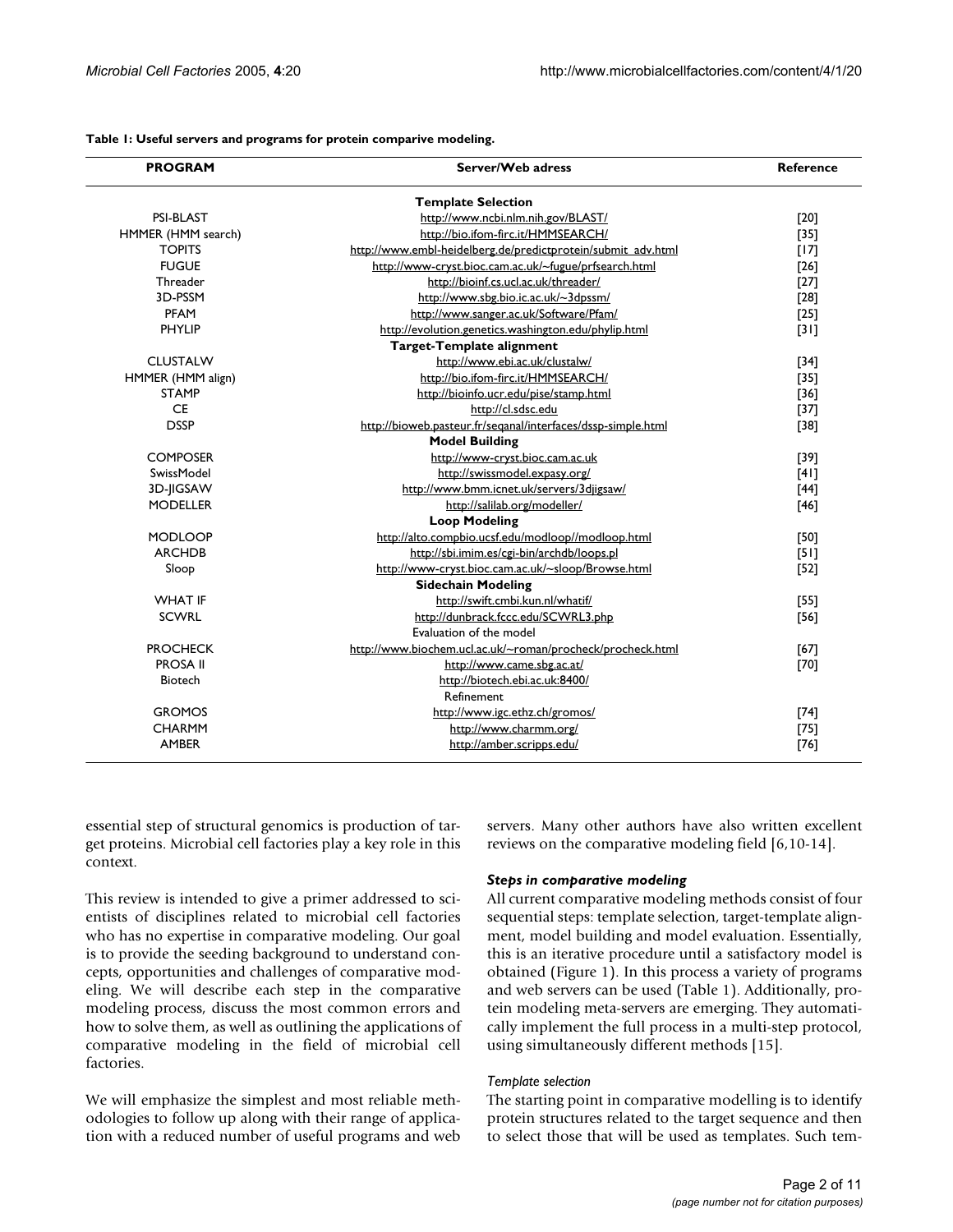<span id="page-2-0"></span>

#### Figure 1

Flowchart of methods used for comparative modeling. Scheme of the methods used for comparative modeling, comprising template(s) selection, template-target alignment, model (backbone and loops) building, sidechain modeling, model evaluation, and model refinement steps. Programs and servers referring to these steps are listed in table 1.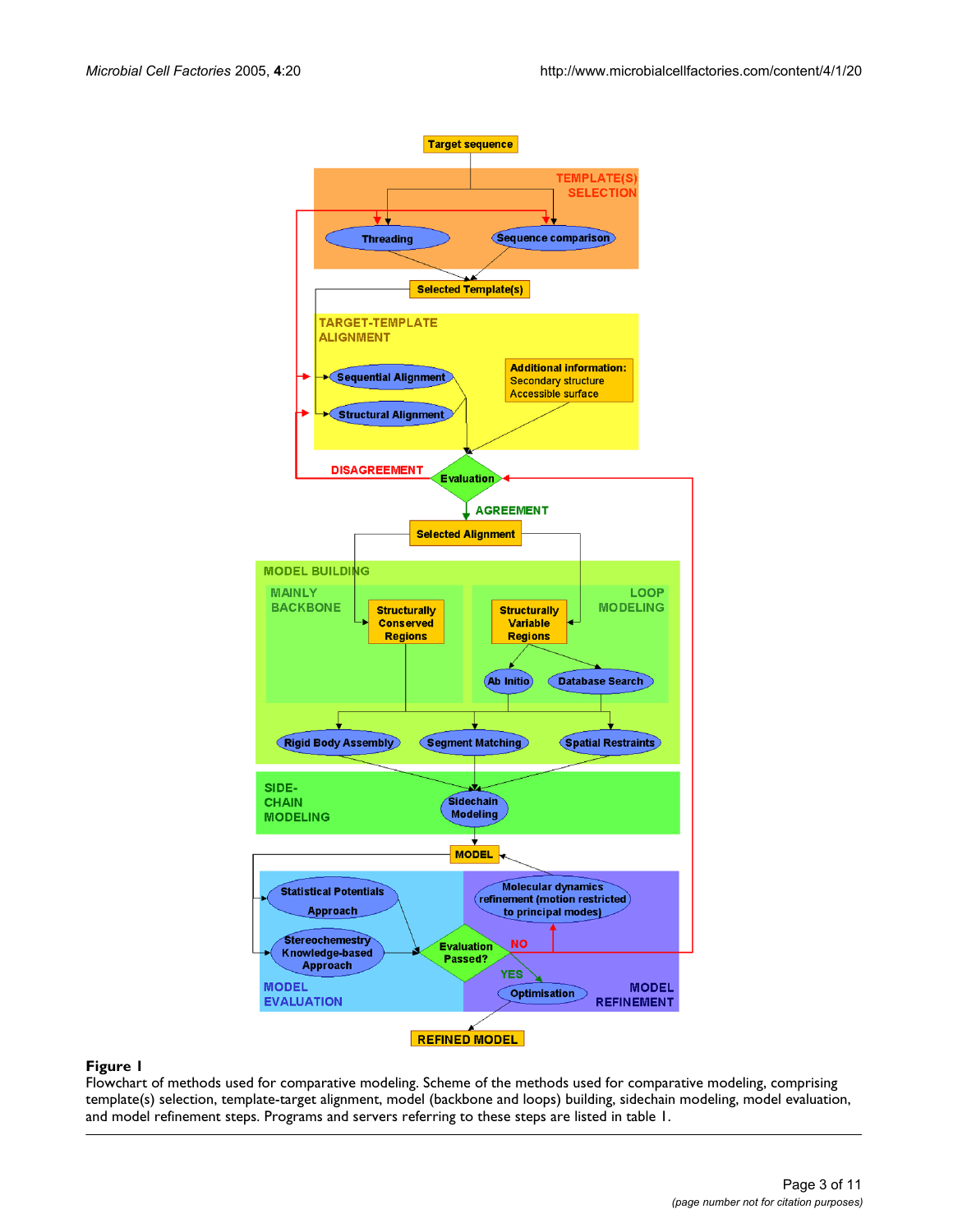plates may be found by sequence comparison methods or by sequence-structure methods also known as threading methods. Sequence comparison methods can be safely used above a certain threshold in terms of sequence identity (i.e. percentage of identical paired residues in an alignment). It has been shown that above that threshold which is strongly dependent on sequence length, sequence homology implies structural identity [16]. Even though, below that threshold structural likeness is still possible. Some protein pairs sharing very little sequence similarity may have become similar by convergent or divergent evolution. The alignment of these proteins pairs, which define the so called "midnight zone" in sequence alignment [17], is usually addressed with threading methods. Finally, there is a range in terms of sequence identity amid the safe zone and the "midnight zone" in which the relationship between structural homology and the phylogeny is unclear: the "twilight zone" [18]. Within this range, which is usually defined between 20 and 35% sequence identity [19], additional caution must be taken on the sequence alignment.

PSI-BLAST [20], an iterative sequence comparison method, is probably the most widely used program to detect remote similarities. In more difficult scenarios, where sequence homology is not so evident, templates can be found by searching in sequence space using intermediate sequence search (ISS) methods [21-23].

Sequence comparisons can also be made through Hidden Markov Models (HMMs) [24] as implemented, for instance, in HMMER. HMMs profiles of protein domain families are available in Pfam database. These profiles can be used to automatically identify protein domain(s) within the target even if it shares weak sequence similarity with templates [25].

Threading methods have been developed to find more distant relationships. For this reason, they are the most promising choice in the absence of homologues to the target sequence. Threading methods involve performing sensitive sequence searches and characterizing sequence compatibility with the structural environments of putative templates. Features analysed by this kind of methods include secondary structure and solvent accessibility predictions as well as functional annotation. Most used methods of this kind are TOPITS [17], FUGUE [26], Threader [27] and 3D-PSSM [28]. Recent examples of the combined use of these servers and further modeling [29] prove its use. Other methods are being developed based on the analysis of protein-protein interactions to search for remote similarities [30].

Once a list of related proteins with known structure has been obtained, it is necessary to select those templates that are appropriate for the given modelling problem. The feasibility of a template can be assessed by means of its expectation value, E-value [20], which is one of the parameters in the searches outputs. As a general rule, the lower the E-value, the better the template is.

Besides, several other factors should be considered when selecting a template:

1) Quality of the experimental template structure. Because errors in templates will be passed onto the models, the better templates are the most accurate structures available. Accuracy of the templates can be assessed by the resolution and the R-factor for a crystallographic structure, or by the number of distance restraints per residue in the case of NMR structure.

2) Environment likeness. Experimental factors of interest for the target (i.e. the presence of a ligand in the structure, pH, and solvent features ...) should be found as similar as possible in the chosen templates.

3) Phylogenetic similarity. It is helpful to build a multiple alignment and a phylogenetic tree [31] of the target and templates, in order to select templates from the subfamily that is closest to the target sequence. The phylogenetic tree can be constructed by means of PHYLIP set of programs [31].

Depending on the purpose of the model, some of the factors listed above will be more important than others. For instance, resolution of the template is probably the most important factor if the reason for building the model is to design mutants of a binding site, since an accurate geometrical description is needed.

It is important to emphasize that it is not mandatory to select only one template. Actually, methods using multiple templates seems to perform better than those based on a single template [14,32], especially if the main modes extracted from them are taken into account [33]. Finally, it is noteworthy to be aware that, implicitly, choosing templates means the recognition of the target's overall fold.

# *Target-template alignment*

Once templates have been selected, an optimal alignment between the target sequence and templates is needed to further construct a three dimensional model of the target.

From easiest to more complex, some strategies for aligning target and templates are:

1) Obtaining a multiple alignment of the templates and the target using CLUSTALW [34].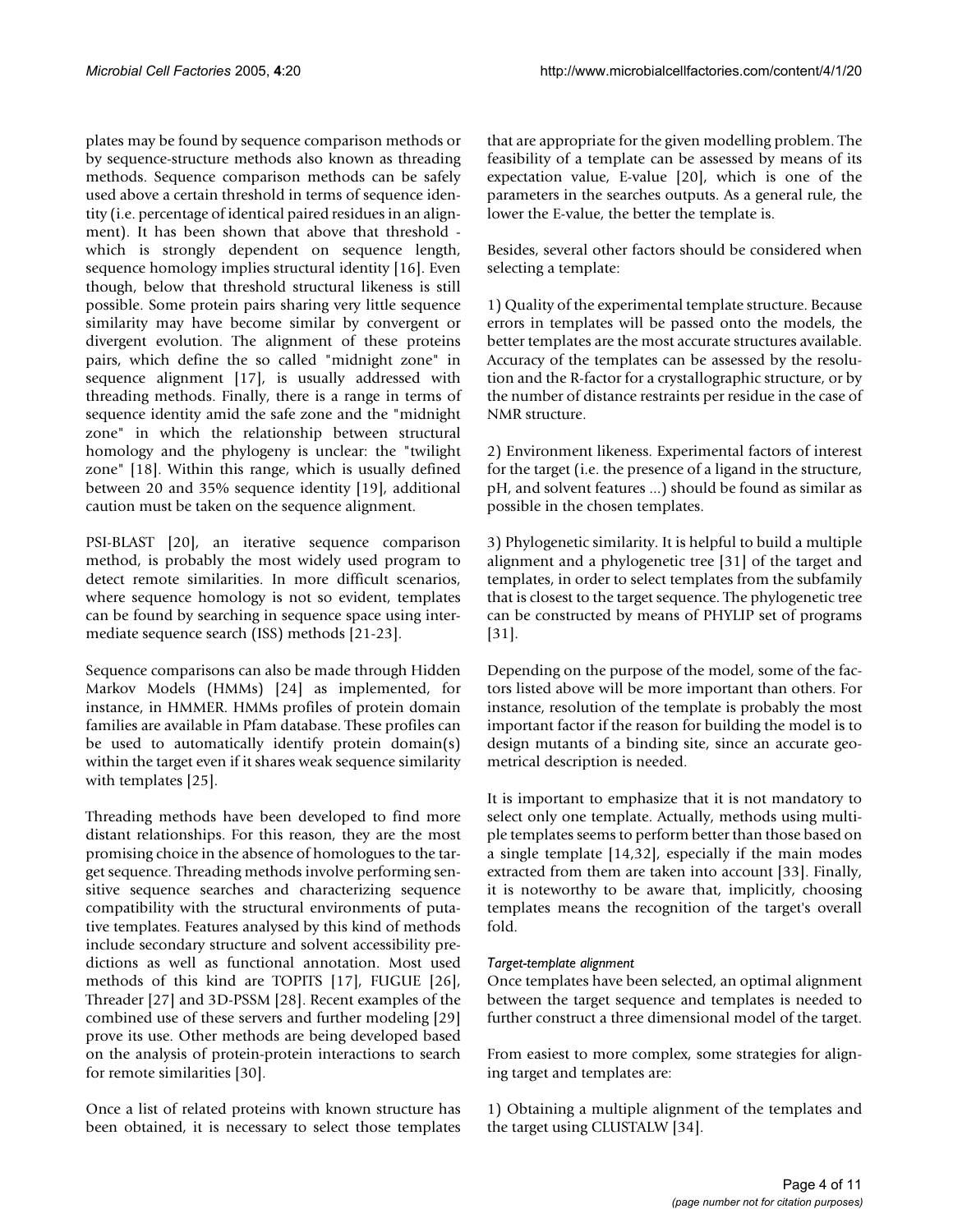2) Aligning the query sequence to a HMM profile of the templates family built from a Pfam alignment [25] using HMMER [35].

3) Aligning the query sequence to a HMM profile of the templates built from a structural alignment using HMMER [35]. Structural alignments required for this strategy can be obtained using STAMP [36] or CE [37]; an automatic web server is available for the later one.

In our experience this third strategy, in which not only the sequence similarity but also the structural information inherent in the templates guide the alignment, make it more trustworthy.

The obtained alignments must be critically evaluated in terms of the number, length, and position of the gaps opened. Some of them can be manually refined, taking into account the secondary structure of the templates and their accessible surface, both of them calculated with DSSP program [38], in order to avoid gaps which are opened within secondary structural elements. This will be important if the alignment strategy is based only on sequence similarity. In any case, at this step, if necessary, the selection of templates may be revisited, either to search a new template to overcome a gap in a particular region or to remove redundant or inadequate templates.

# *Model building*

Comparative model building generates an all-atom model of the sequence based on its alignment to one or more templates. It includes either sequential or simultaneous modelling of the core of the protein, loops, and side-chains.

The original comparative approach, which is still widely used, is modelling by rigid-body assembly [4]. This method constructs the model from a few regions which are obtained from dissecting related structures. In order to assemble the dissected parts, a framework is calculated by averaging of Cα atoms of structurally conserved regions in template structures. Structurally variable regions are modeled by choosing from a database of all known proteins those regions that better fit the anchor conserved regions. COMPOSER [39] is one of the programs that use this methodology in a semiautomated procedure. SwissModel is a commonly used automated web server also based in this approach [40-42].

Modeling by segment matching is another approach which relies on the approximate positions of conserved atoms in templates [27,43]. This is accomplished by breaking the target into a set of short segments, and searching in a database for matching fragments which are fitted onto an initial framework of the target structure.

Database searching is based on sequence similarity, conformational similarity and compatibility with the target structure. 3D-JIGSAW is one of the successful programs that uses this approach [44]

Another approach is modeling by satisfaction of the spatial restrains obtained from the alignment [45]. Probably the most used program based on this approach is MOD-ELLER [46]. First, this automated procedure derives many distance and dihedral angle restraints on the target sequence from its alignment with template three-dimensional structures. Next, this homology-derived restraints and energy terms ensuring proper stereochemistry are combined into a function. Finally, the model is obtained by optimizing this function in such a way that the model violates the input restraints as little as possible. Several slightly different models in agreement with the restraints can be calculated.

Any of the three methods above described produce models of similar accuracy if they are optimally applied. In the difficult cases, modeling by satisfaction of spatial restraints is perhaps the most accurate technique, since it can use many different types of information about the target sequence. In this way, available experimental data can be added as new restraints, making the model more reliable.

# *Loop modeling*

Along with alignment, loop modeling is probably the most difficult step in comparative modelling process. Errors in loops are the dominant problem in comparative modelling when target and template share above 35% sequence identity. This is a very active area of research and it is not practical to consider all available methods (details of some of them can be found in [47-49]). In this review we will present the state-of-the art of methods that can be easily used. Furthermore, it must be pointed out that although existing methods can provide reasonably accurate models of short loop regions; modeling of long loops is still an unsolved problem [11]. Loop modeling methods can be classified in two approaches: ab initio methods and database searching or knowledge-based methods.

Ab initio loop prediction is based on a conformational search guided by a scoring or energy function -the later describing the physico-chemical properties of a protein and its environment. There are many such methods, making use of different protein representations, energy functions and optimisation procedures [11]. Among them, there is an option to use implemented in MODELLER or in a web server MODLOOP [50].

The database approach to loop prediction begins by finding segments of main chain that fit the two stems of a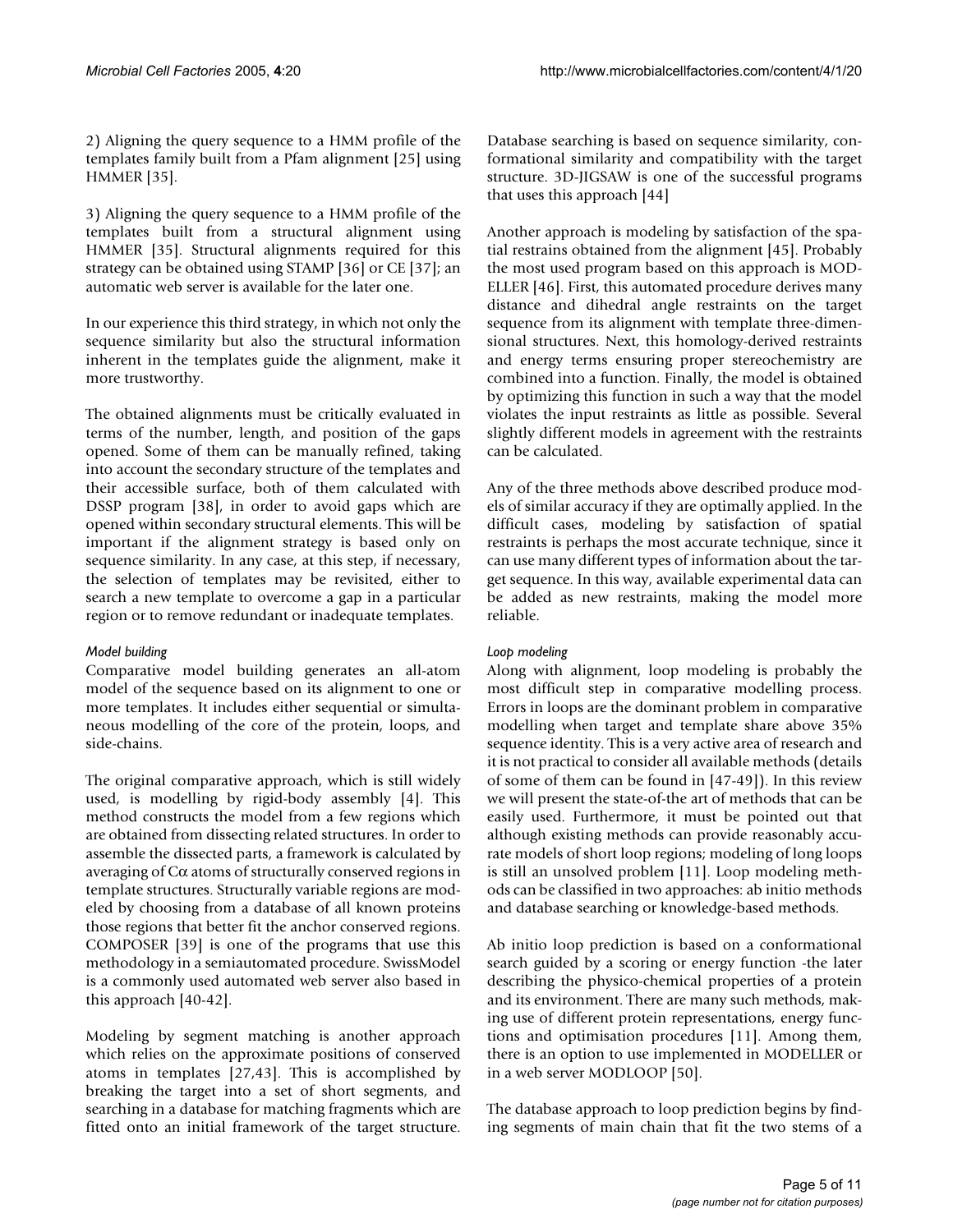loop. The stems are defined as the main chain atoms that precede and follow the loop but are not part of it. The search is performed through a database of many known protein structures, not only homologues of the modeled protein. Usually, many different hits are obtained and possibly sorted according different criteria (geometric or sequence similarity). The selected segments are then superposed and annealed onto the stem regions. These initial crude models are often refined by optimisation of some energy function. Databases searching approach is more accurate and efficient if it is precedent by an structural classification of the loops present in the database. Web-servers based on structural classification [51,52] are available (see table 1). When database searching is used, it must be keep on mind that the bigger the length of the loop, the lesser the number of putative solutions that will be in the database. At the present, this fact makes this approach specially useful for loops up to 7 residues long [53].

Finally, it must be remarked that prediction of a loop conformation is hindered by two main factors: i) the exponential increase of number of possible conformations as the length of the loop grows, and ii) the conformation of a loop is influenced by the core stem regions that span the loop as well as by the structure of rest of the protein that encircles the loop. These two factors make loop modeling one of the most difficult tasks of the comparative modeling process.

# *Sidechain modeling*

Similarly to what happens in loop modeling, sidechain conformation can be predicted from knowledge-based approaches or taking into account steric or energetic considerations [54].

Knowledge-based approaches, which are the most widely used, employ libraries of common rotamers extracted from high resolution X-ray structures. Rotamers are tried successively and scored with a variety of energy functions [13]. This approach is implemented in most automatic homology modeling procedures. Among the available software to do so it is worth mentioning: the CORALL module of WHATIF [55] and the SCWRL program [56]. Several works have probed the biological relevance of side-chain modeling, as they may imply behavioural changes in protein-protein interactions and dimerization [57-59].

# *Errors in comparative models*

Structural models obtained by homology will have regions that resemble the true structure and regions that do not. That is, all models contain a certain amount of errors, which are more frequent as sequence identity decreases. Any stage of the comparative modeling process

has its own source of errors; accordingly, they can be divided in five categories [6]:

1) Incorrect templates. This is a problem when templates share less than 25% sequence identity with the target.

2) Missalignments errors. Accuracy of the alignments is still the key limitation on the quality and usefulness of the models, being the optimal placement of gaps its limiting factor [60]. If the target and the templates have over 40% sequence identity, the alignment is almost always correct. As percentage of identity decreases, regions of local low sequence similarity appear, and alignment errors are more feasible to occur. Alignment errors increase rapidly below 30% sequence identity and become the major source of errors in this kind of models [11,14]. Target-template alignment is probably the most crucial step in comparative modelling, since any errors at this step are usually impossible to correct later [47]. Therefore, it is indeed important to devote efforts to attain the most precise alignment.

3) Structural distortions in correctly aligned regions. As sequence identity decreases, it is possible that a segment correctly aligned adopts different local structure than the target, without disruption of the overall fold. It is convenient to use multiple templates whenever they are available to overcome this problem [61].

4) Errors in regions without a template. Insertions are the most challenging regions to model, because there is not a equivalent region in the template. The complexity of the problem increases with the length of the segment. Database searching [62] or energy-based methods [63] can be applied to predict the conformation of the insertion. If there are alignment errors at stem residues or at the other environment residues, insertion modeling is not likely to result in an accurate model [49]. Therefore, the most accurate environment surrounding the insertion, the better results are obtained.

5) Errors in sidechain packing. As sequence identity decreases below 30%, there is a rapid decrease in the conservation of sidechain packing. That is, rotamers of identical residues are not conserved because the overall surroundings are changed. In addition, it must be pointed out that the correct prediction of sidechain conformation is hampered by the coupling between mainchain and sidechains and by the continuous nature of the distribution of dihedral angles [54]. This kind of error can be critical if affecting residues implicated in protein function. As we will see later, a refinement of the structure by energy minimization or molecular dynamics can sometimes surmount this problem [64].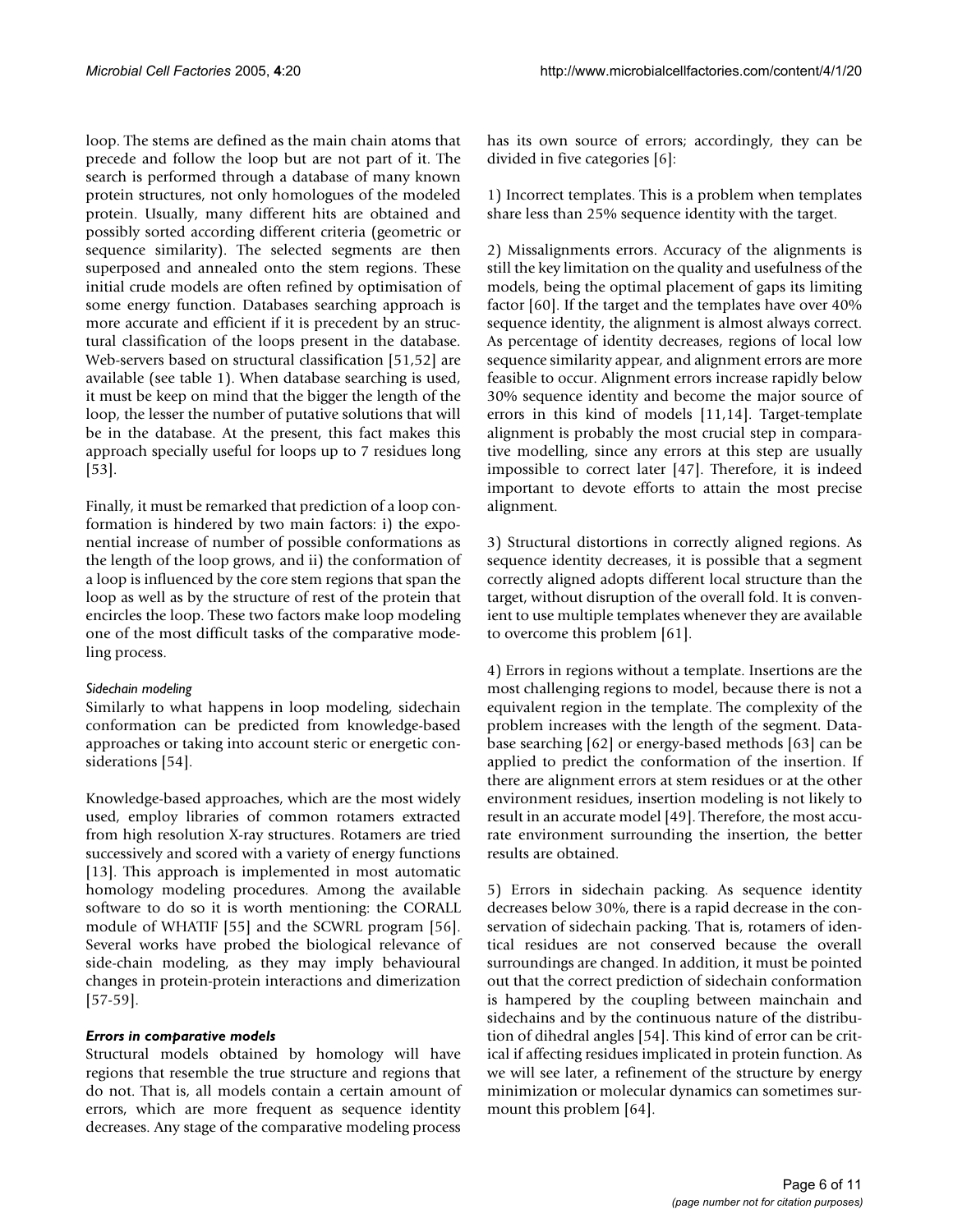Summarising, consequences of the errors are more serious if they are made in the initial steps of the comparative modeling process: if the selection of the template is wrong, the model based on it will be wrong; if the alignment is incorrect, local features of the model will be incorrect. Remaining errors are mainly due to incorrect description of the environment of a particular region of the structure.

# *Evaluation of the models*

The quality of the obtained model establish the limits of the information than can be safely extracted from it. Although all structural models obtained by enclose mistakes, they become less of a problem when it is possible to detect them. Once an error is identified, it is possible to discriminate whether it affects key structural or functional regions. Accordingly, strategies to surmount errors should be taken in consideration. Therefore, an essential step in the comparative modeling process is the detection of wrongly modelled regions.

There are two different approaches to estimate errors in a structure: 1) checking the consistency of the model with experimental data of the target protein, and 2) evaluating stereochemistry and other spatial features of the model by means of methods based on statistics derived from experimentally determined protein structures.

On the first approach experimental data is used to certainly determine if particular regions of the protein are correctly modeled. Biochemical data of the most important residues regarding protein overall structure and function can be used to validate the model [65,66]. That is, they should be in close proximity in 3D space and in the correct orientation to perform their role. A consistent modeling of such residues does not ensure a good prediction; conversely, inconsistency is a important reason for concern.

One essential requisite for a model is to have a good stereochemistry. Programs used to check the stereochemistry are based in the analysis of datasets of experimentally determined protein structures. With this respect, the most widely used program is PROCHECK [67], which provide an assessment of the overall quality of the structure and highlight regions that may need further investigation.

Besides stereochemistry, there are other spatial features in the proteins, that could be used as indicators of errors in the models: packing, creation of a hydrophobic core, residue and atomic solvent accessibilities, spatial distribution of charged groups, distribution of atom-atom distances and main-chain hydrogen bonding structures [47]. This kind of information is exploited in another group of programs based on the use of energetic profiles introduced by statistical criteria [68,69]. PROSAII [70] is probably the most widely used program of this category. Although there is a concern about the theoretical validity of the energy profiles for detecting local error in models [6], this approach have been successfully applied [71,72].

It is important to note here that it is highly recommended to analyse the experimentally determined structure of templates with PROCHECK and PROSA II programs. This should allow to discriminate between errors coming from the model and errors already present in the templates.

As a final step, energy minimization and/or molecular dynamics simulations [73] of the model can be done to minimize errors detected with PROCHECK and PROSA II. The most common used programs for this purpose are GROMOS [74], CHARMM [75] and AMBER [76], which explore and evaluate the multiple possible conformations of the protein.

Performing this step is still a controversial issue [77], because the description of the physico-chemical properties of the protein and its environment is not accurate enough [11]. Even though, new evidences are suggesting that long molecular dynamics simulations with explicit solvent could overcome errors in comparative modeling [64]. Over more, strategies focusing on the appropriate sampling of biologically relevant conformations of the protein have been proved to be useful refining the model. This can be achieved by restraining the movement of specific aminoacids [78] or to particular directions in the space [33].

# *Comparative modeling applications in the field of microbial cell factories*

#### *On structure-function relationships*

Besides other general applications of protein comparative modeling [6], there are two of them which can be of particular interest in microbial cell factories:

1) Proposing residues for site-directed mutagenesis experiments in target proteins to assess its biological function. There are many examples of how comparative modeling has been used to propose mutants, dealing with different structural features of the protein, such as electrostatic charge and surface shape [79], loop flexibility and residue accessibility [80], the protein binding or enzyme active site [81] or an enzyme alosteric site [82], among others. It is not prudent to apply comparative modeling for this purpose if the target and templates do not share at least around 30% sequence identity, since the required degree of resolution of the model will be not enough to describe the affected structural features on the target protein [6].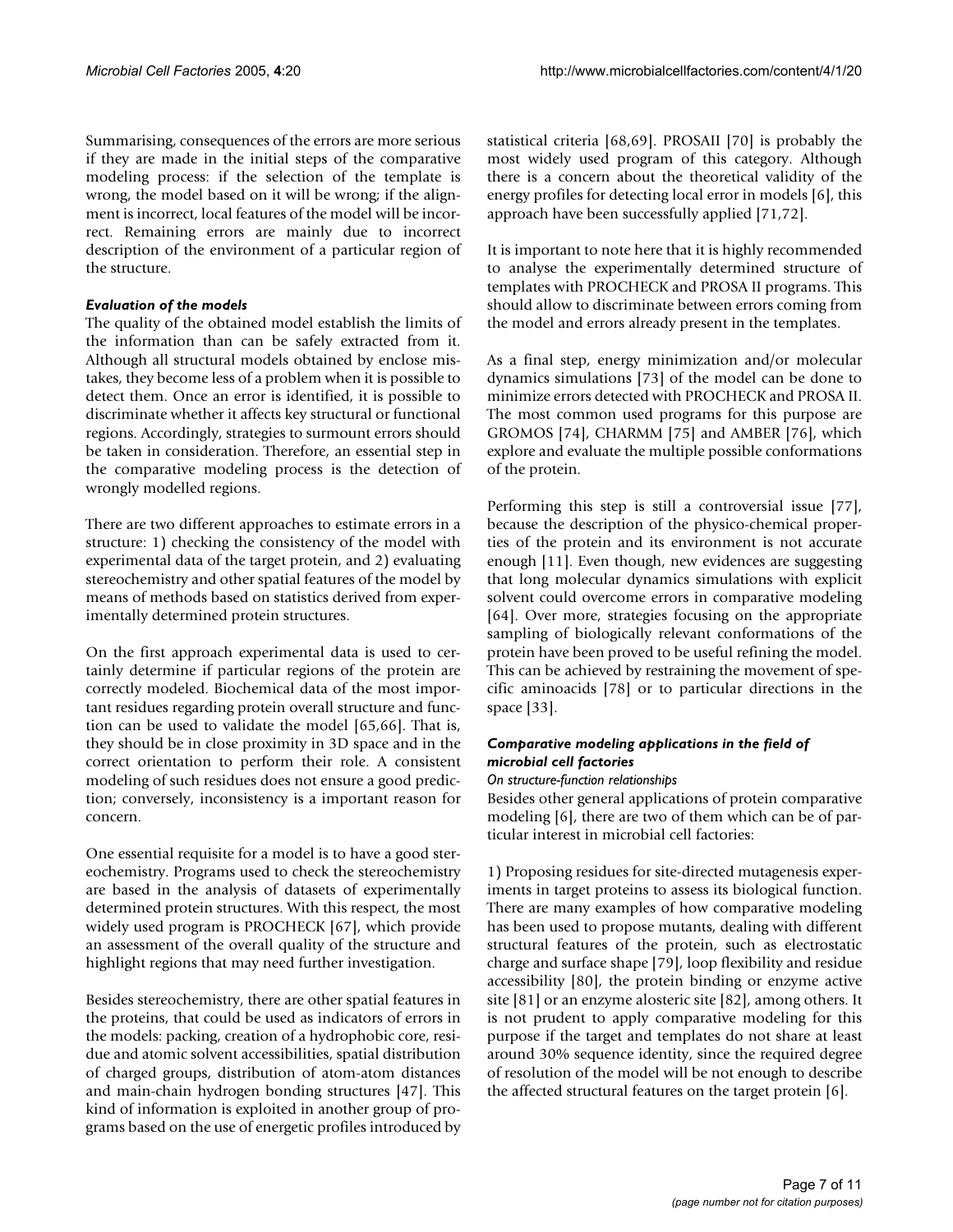2) Detecting an functional important regions of a protein. The knowledge achieved in the process must allow to design proteins with altered or improved functionality. The location of a binding site can be identified by localizing clusters of charged residues [83,84] or using data of deleterious mutations [82] Biological important regions tend to be predicted better than other parts of the model [14], because amino acids in the active and binding sites are often more conserved than other structural features in a protein [85]. In addition, activity is mostly based on the physicochemical properties of residues and its spatial orientation [86]. Consequently, the degree of sequence similarity shared by the target and the templates is less restrictive for this particular application, and thus homology modeling can be applied in a wide range of scenarios, including when sequence similarity drops below 30%.

#### *On solving protein production related problems*

There are other topics in protein production processes by means of cell factories in which structural-related features play a major role. One example is protein aggregation leading to bacterial inclusion bodies, which constitute a major bottleneck in protein production [87]. Recently, it has been shown that aggregation depends on specific interactions between solvent-exposed hydrophobic stretches which adopt the form of β-sheet structures [88]. This structural knowledge provides some insight on how to solve this problem: such interactions should be specifically disrupted to avoid aggregation of β-sheets. However, full understanding of this phenomena requires also comprehending the structural details on how two or more proteins interacts. This constitutes a challenging problem known as protein-protein docking prediction [89,90]. Recent works suggest that comparative modeling can be still helpful in combination with other experimental techniques to adress this problem [91,92].

# *On the meeting point of comparative modeling and cell microbial factories: structural genomics*

A major necessity of medium- to high-scale protein production has recently arose with the development of initiatives on structural genomics [93,94]. These initiatives, which pursue to elucidate the tree-dimensional structures of all proteins [95,96], demand optimized and further robotized protein expression systems [87]. This aim will be achieved by a focused, large-scale determination of protein structures by X-ray crystallography and NMR spectroscopy, combined efficiently with accurate protein structure modeling techniques [6].

Structural genomics, as a first step, involves ensuring that each family of proteins is represented by a known structure, avoiding unworthy efforts that will result in redundant structural information. It must be pointed out that, nowadays, there are still families of proteins which must

be excluded for this kind of large-scale studies. These problematic cases include integral membrane proteins, highly disulfide-bridge proteins and large complexes [87]. All projects employ exhaustively computational methods for target selection and family exclusion [97]. For the rest of proteins, three-dimensional models can be inferred from the previously resolved family representatives. As a result, a huge amount of structural data will be available, which in turn can serve as starting point for a rational protein production design.

A complete success of the structural genomics initiative critically depends on the advances in protein production technologies. This includes new approaches in expression of targets that show challenges on protein folding [87] and also in the development of automated or semi-automated methods, robust and inexpensive for protein purification [96].

# **Conclusion**

We have attempted to establish the capabilities and limitations of current methods of comparative modeling, as well as a general strategy to follow up in a practical case, that hopefully could serve as a guide for biologist in this field. This methods are becoming important as tools for scientists working in microbial cell factories. We have shown in this review few examples where the use of comparative modeling have been used in this area.

Comparative modeling can be safely used when target and templates share at least 30% sequence identity. Below this threshold, modeling becomes a difficult task even for experts. In any case, models must be critically evaluated to be sure that they are correct enough, devoting most of efforts to the region involved in function.

Many challenging aspects of comparative modeling are active areas of research. The state-of-the-art of the protein structure prediction strategies and methodologies is tested every two years in the CASP (Critically Assessment of techniques for protein Structure Prediction) meeting. A carefully reading of the proceedings of the meeting is probably the best way to update the progress made by the field. See supplement 6 of volume 53 of Proteins for the last report available [98].

As a final advice, it is a good policy make use of different strategies to build the model and compare them. This is always pertinent but specially as sequence identity decreases. Consistency between different models does not ensure a good prediction; however, inconsistency is a meaningful cause of concern.

With the help of structural genomics, the structure of at least one member of the most globular folds will be deter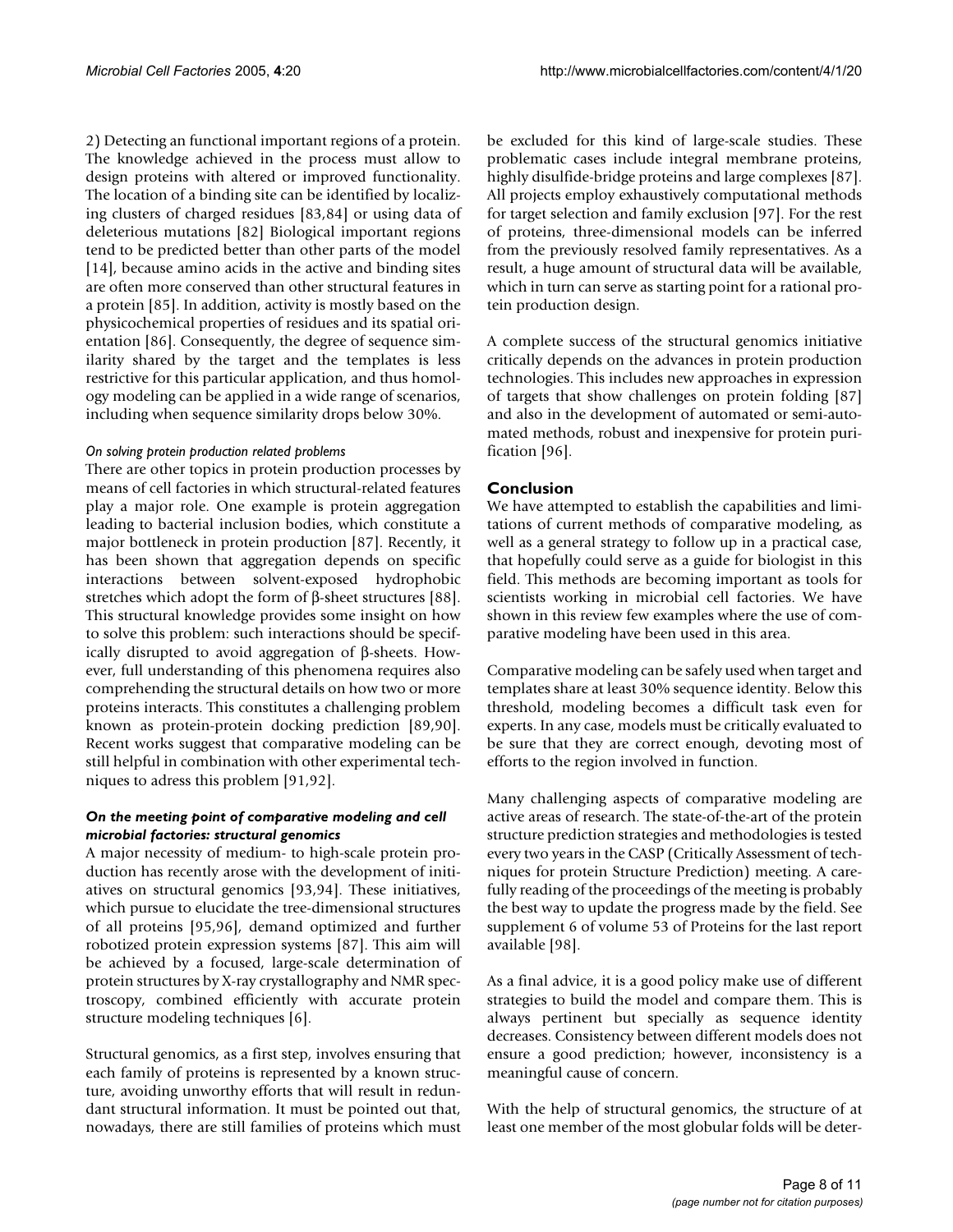mined in the next years, making comparative modeling more easy. However, this is not already true for membrane proteins, which constitute a more difficult scenario [99], and more improvements in both structure determination and modeling techniques are needed.

Finally, we do believe that comparative modeling should play key role in the microbial cell factories. It will help biologists to choose which are the most interesting mutant proteins to produce, to design new proteins with a desired function, or to modify a protein to avoid production-related problems.

#### **List of abbreviations**

Target: protein to be modelled. Templates: set of proteins, homologous to the target, for which three-dimensional structure is known. Model: inferred three-dimensional structure of the target. NMR: Nuclear Magnetic Resonance. HMM: Hidden Markov Model. Structural alignment: sequence alignment based on structural similarities. Cα : Alpha-carbon; carbon atom joining the carboxyl group and the amino group in an amino acid. Restraint: as referred to in this paper, a restraint is a reduction of the conformational space of a protein on account of a prior knowledge. Main chain: sequence of atoms within a protein formed by the carboxyl group, the alpha-carbon and the amino group of each of its amino acids. Side-Chain: atoms of an amino acid not belonging to the main chain. Stem: structured boundary of a loop. Rotamer: a particular conformation of the side-chain of an amino acid regarding the position of its main chain

#### **Authors' contributions**

NBC reviewed the comparative modeling sections and updated its methods. JP reviewed the protein expression systems and the applications of comparative modeling to the microbial cell factories field. BO coordinated the design and redaction of the manuscript. All authors read and approved the final manuscript.

#### **Acknowledgements**

Authors acknowledge Fundación Ramón Areces and MCyT grant BIO2002- 0369.

#### **References**

- 1. Baneyx F: **[Recombinant protein expression in Escherichia coli.](http://www.ncbi.nlm.nih.gov/entrez/query.fcgi?cmd=Retrieve&db=PubMed&dopt=Abstract&list_uids=10508629)** *Curr Opin Biotechnol* 1999, **10(5):**411-421.
- Baneyx F, Mujacic M: [Recombinant protein folding and misfold](http://www.ncbi.nlm.nih.gov/entrez/query.fcgi?cmd=Retrieve&db=PubMed&dopt=Abstract&list_uids=15529165)**[ing in Escherichia coli.](http://www.ncbi.nlm.nih.gov/entrez/query.fcgi?cmd=Retrieve&db=PubMed&dopt=Abstract&list_uids=15529165)** *Nat Biotechnol* 2004, **22(11):**1399-1408.
- Gerngross TU: [Advances in the production of human thera](http://www.ncbi.nlm.nih.gov/entrez/query.fcgi?cmd=Retrieve&db=PubMed&dopt=Abstract&list_uids=15529166)**[peutic proteins in yeasts and filamentous fungi.](http://www.ncbi.nlm.nih.gov/entrez/query.fcgi?cmd=Retrieve&db=PubMed&dopt=Abstract&list_uids=15529166)** *Nat Biotechnol* 2004, **22(11):**1409-1414.
- 4. Blundell TL, Sibanda BL, Sternberg MJ, Thornton JM: **[Knowledge](http://www.ncbi.nlm.nih.gov/entrez/query.fcgi?cmd=Retrieve&db=PubMed&dopt=Abstract&list_uids=3550471)[based prediction of protein structures and the design of](http://www.ncbi.nlm.nih.gov/entrez/query.fcgi?cmd=Retrieve&db=PubMed&dopt=Abstract&list_uids=3550471) [novel molecules.](http://www.ncbi.nlm.nih.gov/entrez/query.fcgi?cmd=Retrieve&db=PubMed&dopt=Abstract&list_uids=3550471)** *Nature* 1987, **326(11):**347-352.
- 5. Sanchez R, Pieper U, Melo F, Eswar N, Marti-Renom MA, Madhusudhan MS, Mirkovic N, Sali A: **[Protein structure modeling for](http://www.ncbi.nlm.nih.gov/entrez/query.fcgi?cmd=Retrieve&db=PubMed&dopt=Abstract&list_uids=11104007) [structural genomics.](http://www.ncbi.nlm.nih.gov/entrez/query.fcgi?cmd=Retrieve&db=PubMed&dopt=Abstract&list_uids=11104007)** *Nat Struct Biol* 2000, **7(Suppl):**986-990.
- 6. Marti-Renom MA, Stuart AC, Fiser A, Sanchez R, Melo F, Sali A: **[Comparative protein structure modeling of genes and](http://www.ncbi.nlm.nih.gov/entrez/query.fcgi?cmd=Retrieve&db=PubMed&dopt=Abstract&list_uids=10940251) [genomes.](http://www.ncbi.nlm.nih.gov/entrez/query.fcgi?cmd=Retrieve&db=PubMed&dopt=Abstract&list_uids=10940251)** *Annu Rev Biophys Biomol Struct* 2000, **29:**291-325.
- 7. Chothia C, Lesk AM: **[The relation between the divergence of](http://www.ncbi.nlm.nih.gov/entrez/query.fcgi?cmd=Retrieve&db=PubMed&dopt=Abstract&list_uids=3709526) [sequence and structure in proteins.](http://www.ncbi.nlm.nih.gov/entrez/query.fcgi?cmd=Retrieve&db=PubMed&dopt=Abstract&list_uids=3709526)** *Embo J* 1986, **5(4):**823-826.
- 8. Lesk AM, Chothia C: **[How different amino acid sequences](http://www.ncbi.nlm.nih.gov/entrez/query.fcgi?cmd=Retrieve&db=PubMed&dopt=Abstract&list_uids=7373651) [determine similar protein structures: the structure and evo](http://www.ncbi.nlm.nih.gov/entrez/query.fcgi?cmd=Retrieve&db=PubMed&dopt=Abstract&list_uids=7373651)[lutionary dynamics of the globins.](http://www.ncbi.nlm.nih.gov/entrez/query.fcgi?cmd=Retrieve&db=PubMed&dopt=Abstract&list_uids=7373651)** *J Mol Biol* 1980, **136(3):**225-270.
- 9. McPherson A: **[Protein crystallization in the structural genom](http://www.ncbi.nlm.nih.gov/entrez/query.fcgi?cmd=Retrieve&db=PubMed&dopt=Abstract&list_uids=15263837)[ics era.](http://www.ncbi.nlm.nih.gov/entrez/query.fcgi?cmd=Retrieve&db=PubMed&dopt=Abstract&list_uids=15263837)** *J Struct Funct Genomics* 2004, **5(1–2):**1-2.
- 10. Baker D, Sali A: **[Protein structure prediction and structural](http://www.ncbi.nlm.nih.gov/entrez/query.fcgi?cmd=Retrieve&db=PubMed&dopt=Abstract&list_uids=11588250) [genomics.](http://www.ncbi.nlm.nih.gov/entrez/query.fcgi?cmd=Retrieve&db=PubMed&dopt=Abstract&list_uids=11588250)** *Science* 2001, **294(5540):**93-96.
- 11. Fiser A, Feig M, Brooks CL 3rd, Sali A: **[Evolution and physics in](http://www.ncbi.nlm.nih.gov/entrez/query.fcgi?cmd=Retrieve&db=PubMed&dopt=Abstract&list_uids=12069626) [comparative protein structure modeling.](http://www.ncbi.nlm.nih.gov/entrez/query.fcgi?cmd=Retrieve&db=PubMed&dopt=Abstract&list_uids=12069626)** *Acc Chem Res* 2002, **35(6):**413-421.
- 12. Edwards YJ, Cottage A: **[Bioinformatics methods to predict pro](http://www.ncbi.nlm.nih.gov/entrez/query.fcgi?cmd=Retrieve&db=PubMed&dopt=Abstract&list_uids=12632698)[tein structure and function. A practical approach.](http://www.ncbi.nlm.nih.gov/entrez/query.fcgi?cmd=Retrieve&db=PubMed&dopt=Abstract&list_uids=12632698)** *Mol Biotechnol* 2003, **23(2):**139-166.
- 13. Krieger E, Nabuurs SB, Vriend G: **[Homology modeling.](http://www.ncbi.nlm.nih.gov/entrez/query.fcgi?cmd=Retrieve&db=PubMed&dopt=Abstract&list_uids=12647402)** *Methods Biochem Anal* 2003, **44:**509-523.
- 14. Kretsinger RH, Ison RE, Hovmoller S: **[Prediction of protein](http://www.ncbi.nlm.nih.gov/entrez/query.fcgi?cmd=Retrieve&db=PubMed&dopt=Abstract&list_uids=15063644) [structure.](http://www.ncbi.nlm.nih.gov/entrez/query.fcgi?cmd=Retrieve&db=PubMed&dopt=Abstract&list_uids=15063644)** *Methods Enzymol* 2004, **383:**1-27.
- 15. Kosinski J, Cymerman IA, Feder M, Kurowski MA, Sasin JM, Bujnicki JM: **[A "FRankenstein's monster" approach to comparative](http://www.ncbi.nlm.nih.gov/entrez/query.fcgi?cmd=Retrieve&db=PubMed&dopt=Abstract&list_uids=14579325) [modeling: merging the finest fragments of Fold-Recognition](http://www.ncbi.nlm.nih.gov/entrez/query.fcgi?cmd=Retrieve&db=PubMed&dopt=Abstract&list_uids=14579325) models and iterative model refinement aided by 3D struc[ture evaluation.](http://www.ncbi.nlm.nih.gov/entrez/query.fcgi?cmd=Retrieve&db=PubMed&dopt=Abstract&list_uids=14579325)** *Proteins* 2003, **53(Suppl 6):**369-379.
- 16. Rost B: **[Twilight zone of protein sequence alignments.](http://www.ncbi.nlm.nih.gov/entrez/query.fcgi?cmd=Retrieve&db=PubMed&dopt=Abstract&list_uids=10195279)** *Protein Eng* 1999, **12(2):**85-94.
- 17. Rost B, Schneider R, Sander C: **[Protein fold recognition by pre](http://www.ncbi.nlm.nih.gov/entrez/query.fcgi?cmd=Retrieve&db=PubMed&dopt=Abstract&list_uids=9237912)[diction-based threading.](http://www.ncbi.nlm.nih.gov/entrez/query.fcgi?cmd=Retrieve&db=PubMed&dopt=Abstract&list_uids=9237912)** *J Mol Biol* 1997, **270(3):**471-480.
- 18. Doolittle RF: *Of URFs and ORFs: a primer on how to analyze derived amino acid sequences* Mill Valley, CA, USA: University Science Books; 1986.
- 19. Vogt G, Etzold T, Argos P: **[An assessment of amino acid](http://www.ncbi.nlm.nih.gov/entrez/query.fcgi?cmd=Retrieve&db=PubMed&dopt=Abstract&list_uids=7602593) [exchange matrices in aligning protein sequences: the twi](http://www.ncbi.nlm.nih.gov/entrez/query.fcgi?cmd=Retrieve&db=PubMed&dopt=Abstract&list_uids=7602593)[light zone revisited.](http://www.ncbi.nlm.nih.gov/entrez/query.fcgi?cmd=Retrieve&db=PubMed&dopt=Abstract&list_uids=7602593)** *J Mol Biol* 1995, **249(4):**816-831.
- 20. Altschul SF, Madden TL, Schaffer AA, Zhang J, Zhang Z, Miller W, Lipman DJ: **[Gapped BLAST and PSI-BLAST: a new generation of](http://www.ncbi.nlm.nih.gov/entrez/query.fcgi?cmd=Retrieve&db=PubMed&dopt=Abstract&list_uids=9254694) [protein database search programs.](http://www.ncbi.nlm.nih.gov/entrez/query.fcgi?cmd=Retrieve&db=PubMed&dopt=Abstract&list_uids=9254694)** *Nucleic Acids Res* 1997, **25(17):**3389-3402.
- 21. Park J, Teichmann SA, Hubbard T, Chothia C: **[Intermediate](http://www.ncbi.nlm.nih.gov/entrez/query.fcgi?cmd=Retrieve&db=PubMed&dopt=Abstract&list_uids=9367767) [sequences increase the detection of homology between](http://www.ncbi.nlm.nih.gov/entrez/query.fcgi?cmd=Retrieve&db=PubMed&dopt=Abstract&list_uids=9367767) [sequences.](http://www.ncbi.nlm.nih.gov/entrez/query.fcgi?cmd=Retrieve&db=PubMed&dopt=Abstract&list_uids=9367767)** *J Mol Biol* 1997, **273(1):**349-354.
- 22. Li W, Pio F, Pawlowski K, Godzik A: **[Saturated BLAST: an auto](http://www.ncbi.nlm.nih.gov/entrez/query.fcgi?cmd=Retrieve&db=PubMed&dopt=Abstract&list_uids=11159329)[mated multiple intermediate sequence search used to](http://www.ncbi.nlm.nih.gov/entrez/query.fcgi?cmd=Retrieve&db=PubMed&dopt=Abstract&list_uids=11159329) [detect distant homology.](http://www.ncbi.nlm.nih.gov/entrez/query.fcgi?cmd=Retrieve&db=PubMed&dopt=Abstract&list_uids=11159329)** *Bioinformatics* 2000, **16(12):**1105-1110.
- 23. John B, Sali A: **[Detection of homologous proteins by an inter](http://www.ncbi.nlm.nih.gov/entrez/query.fcgi?cmd=Retrieve&db=PubMed&dopt=Abstract&list_uids=14691221)[mediate sequence search.](http://www.ncbi.nlm.nih.gov/entrez/query.fcgi?cmd=Retrieve&db=PubMed&dopt=Abstract&list_uids=14691221)** *Protein Sci* 2004, **13(1):**54-62.
- 24. Krogh A, Brown M, Mian IS, Sjolander K, Haussler D: **[Hidden](http://www.ncbi.nlm.nih.gov/entrez/query.fcgi?cmd=Retrieve&db=PubMed&dopt=Abstract&list_uids=8107089) [Markov models in computational biology. Applications to](http://www.ncbi.nlm.nih.gov/entrez/query.fcgi?cmd=Retrieve&db=PubMed&dopt=Abstract&list_uids=8107089) [protein modeling.](http://www.ncbi.nlm.nih.gov/entrez/query.fcgi?cmd=Retrieve&db=PubMed&dopt=Abstract&list_uids=8107089)** *J Mol Biol* 1994, **235(5):**1501-1531.
- 25. Bateman A, Coin L, Durbin R, Finn RD, Hollich V, Griffiths-Jones S, Khanna A, Marshall M, Moxon S, Sonnhammer EL, *et al.*: **[The Pfam](http://www.ncbi.nlm.nih.gov/entrez/query.fcgi?cmd=Retrieve&db=PubMed&dopt=Abstract&list_uids=14681378) [protein families database.](http://www.ncbi.nlm.nih.gov/entrez/query.fcgi?cmd=Retrieve&db=PubMed&dopt=Abstract&list_uids=14681378)** *Nucleic Acids Res* 2004:D138-141.
- 26. Shi J, Blundell TL, Mizuguchi K: **[FUGUE: sequence-structure](http://www.ncbi.nlm.nih.gov/entrez/query.fcgi?cmd=Retrieve&db=PubMed&dopt=Abstract&list_uids=11419950) [homology recognition using environment-specific substitu](http://www.ncbi.nlm.nih.gov/entrez/query.fcgi?cmd=Retrieve&db=PubMed&dopt=Abstract&list_uids=11419950)[tion tables and structure-dependent gap penalties.](http://www.ncbi.nlm.nih.gov/entrez/query.fcgi?cmd=Retrieve&db=PubMed&dopt=Abstract&list_uids=11419950)** *J Mol Biol* 2001, **310(1):**243-257.
- 27. Jones DT, Taylor WR, Thornton JM: **[A new approach to protein](http://www.ncbi.nlm.nih.gov/entrez/query.fcgi?cmd=Retrieve&db=PubMed&dopt=Abstract&list_uids=1614539) [fold recognition.](http://www.ncbi.nlm.nih.gov/entrez/query.fcgi?cmd=Retrieve&db=PubMed&dopt=Abstract&list_uids=1614539)** *Nature* 1992, **358(6381):**86-89.
- 28. Kelley LA, MacCallum RM, Sternberg MJ: **[Enhanced genome anno](http://www.ncbi.nlm.nih.gov/entrez/query.fcgi?cmd=Retrieve&db=PubMed&dopt=Abstract&list_uids=10860755)[tation using structural profiles in the program 3D-PSSM.](http://www.ncbi.nlm.nih.gov/entrez/query.fcgi?cmd=Retrieve&db=PubMed&dopt=Abstract&list_uids=10860755)** *J Mol Biol* 2000, **299(2):**499-520.
- 29. Garriga D, Diez J, Oliva B: **Modeling the helicase domain of Brome mosaic virus 1a replicase.** *J Mol Model (Online)* 2004, **10(5–6):**5-6.
- 30. Espadaler J, Aragues R, Eswar N, Marti-Renom MA, Querol E, Aviles FX, Sali A, Oliva B: **[Detecting remotely related proteins by](http://www.ncbi.nlm.nih.gov/entrez/query.fcgi?cmd=Retrieve&db=PubMed&dopt=Abstract&list_uids=15883372) [their interactions and sequence similarity.](http://www.ncbi.nlm.nih.gov/entrez/query.fcgi?cmd=Retrieve&db=PubMed&dopt=Abstract&list_uids=15883372)** *Proc Natl Acad Sci U S A* 2005, **102(20):**7151-7156.
- 31. Felsenstein: **Confidence-limits on phylogeneis an approach using the bootstrap.** *Evolution* 1985, **39:**783-791.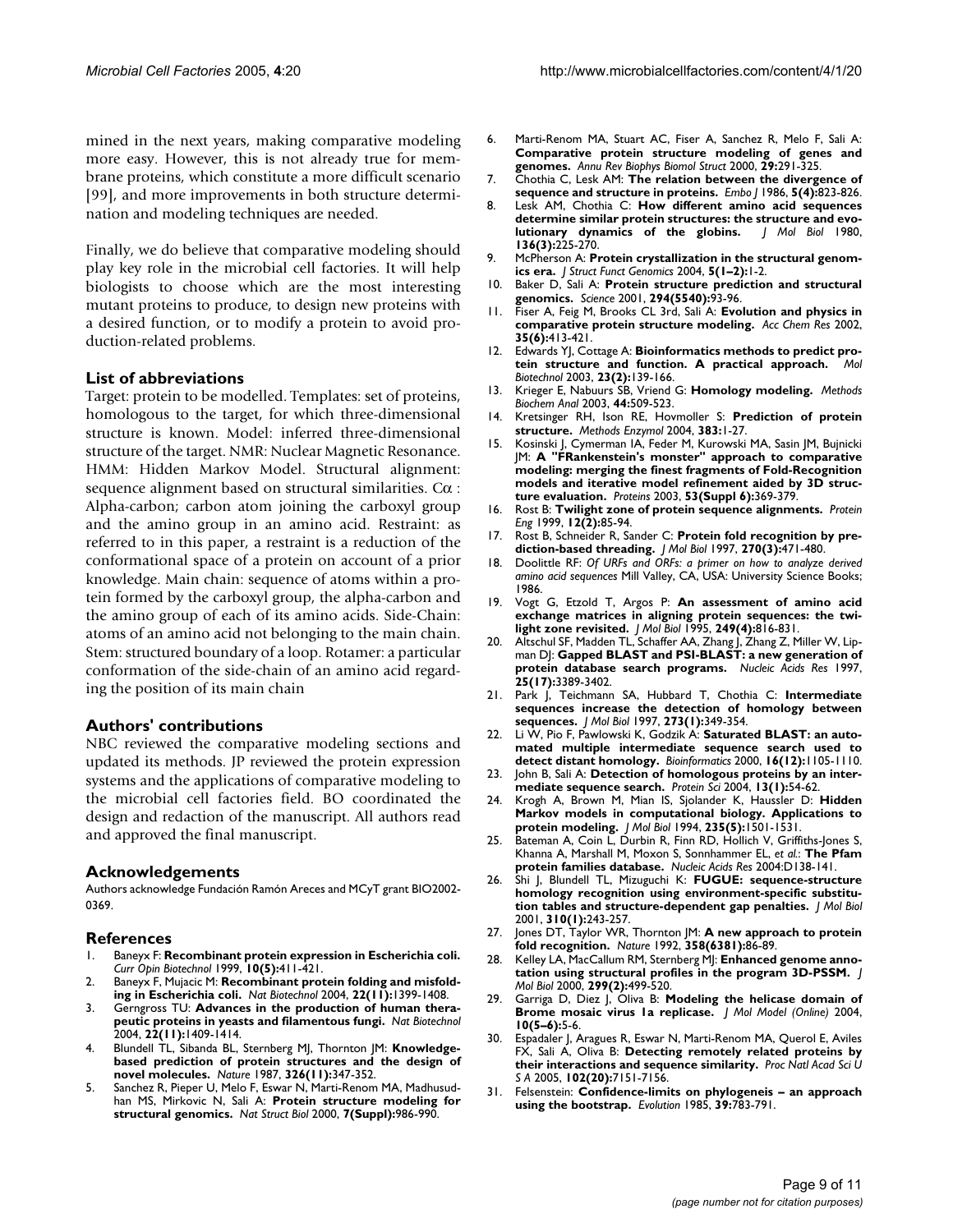- 32. Tramontano A, Leplae R, Morea V: **[Analysis and assessment of](http://www.ncbi.nlm.nih.gov/entrez/query.fcgi?cmd=Retrieve&db=PubMed&dopt=Abstract&list_uids=11835479) [comparative modeling predictions in CASP4.](http://www.ncbi.nlm.nih.gov/entrez/query.fcgi?cmd=Retrieve&db=PubMed&dopt=Abstract&list_uids=11835479)** *Proteins* 2001:22-38.
- 33. Qian B, Ortiz AR, Baker D: **[Improvement of comparative model](http://www.ncbi.nlm.nih.gov/entrez/query.fcgi?cmd=Retrieve&db=PubMed&dopt=Abstract&list_uids=15492216) [accuracy by free-energy optimization along principal com](http://www.ncbi.nlm.nih.gov/entrez/query.fcgi?cmd=Retrieve&db=PubMed&dopt=Abstract&list_uids=15492216)[ponents of natural structural variation.](http://www.ncbi.nlm.nih.gov/entrez/query.fcgi?cmd=Retrieve&db=PubMed&dopt=Abstract&list_uids=15492216)** *Proc Natl Acad Sci U S A* 2004, **101(43):**15346-15351.
- 34. Jeanmougin F, Thompson JD, Gouy M, Higgins DG, Gibson TJ: **[Mul](http://www.ncbi.nlm.nih.gov/entrez/query.fcgi?cmd=Retrieve&db=PubMed&dopt=Abstract&list_uids=9810230)[tiple sequence alignment with Clustal X.](http://www.ncbi.nlm.nih.gov/entrez/query.fcgi?cmd=Retrieve&db=PubMed&dopt=Abstract&list_uids=9810230)** *Trends Biochem Sci* 1998, **23(10):**403-405.
- 35. Eddy SR: **[Profile hidden Markov models.](http://www.ncbi.nlm.nih.gov/entrez/query.fcgi?cmd=Retrieve&db=PubMed&dopt=Abstract&list_uids=9918945)** *Bioinformatics* 1998, **14(9):**755-763.
- 36. Russell RB, Barton GJ: **[Multiple protein sequence alignment](http://www.ncbi.nlm.nih.gov/entrez/query.fcgi?cmd=Retrieve&db=PubMed&dopt=Abstract&list_uids=1409577) [from tertiary structure comparison: assignment of global](http://www.ncbi.nlm.nih.gov/entrez/query.fcgi?cmd=Retrieve&db=PubMed&dopt=Abstract&list_uids=1409577) [and residue confidence levels.](http://www.ncbi.nlm.nih.gov/entrez/query.fcgi?cmd=Retrieve&db=PubMed&dopt=Abstract&list_uids=1409577)** *Proteins* 1992, **14(2):**309-323.
- 37. Shindyalov IN, Bourne PE: **[Protein structure alignment by incre](http://www.ncbi.nlm.nih.gov/entrez/query.fcgi?cmd=Retrieve&db=PubMed&dopt=Abstract&list_uids=9796821)[mental combinatorial extension \(CE\) of the optimal path.](http://www.ncbi.nlm.nih.gov/entrez/query.fcgi?cmd=Retrieve&db=PubMed&dopt=Abstract&list_uids=9796821)** *Protein Eng* 1998, **11(9):**739-747.
- 38. Kabsch W, Sander C: **[Dictionary of protein secondary struc](http://www.ncbi.nlm.nih.gov/entrez/query.fcgi?cmd=Retrieve&db=PubMed&dopt=Abstract&list_uids=6667333)[ture: pattern recognition of hydrogen-bonded and geometri](http://www.ncbi.nlm.nih.gov/entrez/query.fcgi?cmd=Retrieve&db=PubMed&dopt=Abstract&list_uids=6667333)[cal features.](http://www.ncbi.nlm.nih.gov/entrez/query.fcgi?cmd=Retrieve&db=PubMed&dopt=Abstract&list_uids=6667333)** *Biopolymers* 1983, **22(12):**2577-2637.
- 39. Sutcliffe MJ, Haneef I, Carney D, Blundell TL: **[Knowledge based](http://www.ncbi.nlm.nih.gov/entrez/query.fcgi?cmd=Retrieve&db=PubMed&dopt=Abstract&list_uids=3508286) [modelling of homologous proteins, Part I: Three-dimen](http://www.ncbi.nlm.nih.gov/entrez/query.fcgi?cmd=Retrieve&db=PubMed&dopt=Abstract&list_uids=3508286)sional frameworks derived from the simultaneous superpo[sition of multiple structures.](http://www.ncbi.nlm.nih.gov/entrez/query.fcgi?cmd=Retrieve&db=PubMed&dopt=Abstract&list_uids=3508286)** *Protein Eng* 1987, **1(5):**377-384.
- 40. Guex N, Peitsch MC: **[SWISS-MODEL and the Swiss-Pdb-](http://www.ncbi.nlm.nih.gov/entrez/query.fcgi?cmd=Retrieve&db=PubMed&dopt=Abstract&list_uids=9504803)[Viewer: an environment for comparative protein modeling.](http://www.ncbi.nlm.nih.gov/entrez/query.fcgi?cmd=Retrieve&db=PubMed&dopt=Abstract&list_uids=9504803)** *Electrophoresis* 1997, **18(15):**2714-2723.
- 41. Schwede T, Kopp J, Guex N, Peitsch MC: **[SWISS-MODEL: An](http://www.ncbi.nlm.nih.gov/entrez/query.fcgi?cmd=Retrieve&db=PubMed&dopt=Abstract&list_uids=12824332) [automated protein homology-modeling server.](http://www.ncbi.nlm.nih.gov/entrez/query.fcgi?cmd=Retrieve&db=PubMed&dopt=Abstract&list_uids=12824332)** *Nucleic Acids Res* 2003, **31(13):**3381-3385.
- 42. Kopp J, Schwede T: **[The SWISS-MODEL Repository of anno](http://www.ncbi.nlm.nih.gov/entrez/query.fcgi?cmd=Retrieve&db=PubMed&dopt=Abstract&list_uids=14681401)[tated three-dimensional protein structure homology](http://www.ncbi.nlm.nih.gov/entrez/query.fcgi?cmd=Retrieve&db=PubMed&dopt=Abstract&list_uids=14681401) [models.](http://www.ncbi.nlm.nih.gov/entrez/query.fcgi?cmd=Retrieve&db=PubMed&dopt=Abstract&list_uids=14681401)** *Nucleic Acids Res* 2004:D230-234.
- 43. Unger R, Harel D, Wherland S, Sussman JL: **[A 3D building blocks](http://www.ncbi.nlm.nih.gov/entrez/query.fcgi?cmd=Retrieve&db=PubMed&dopt=Abstract&list_uids=2798411) [approach to analyzing and predicting structure of proteins.](http://www.ncbi.nlm.nih.gov/entrez/query.fcgi?cmd=Retrieve&db=PubMed&dopt=Abstract&list_uids=2798411)** *Proteins* 1989, **5(4):**355-373.
- 44. Bates PA, Kelley LA, MacCallum RM, Sternberg MJ: **[Enhancement](http://www.ncbi.nlm.nih.gov/entrez/query.fcgi?cmd=Retrieve&db=PubMed&dopt=Abstract&list_uids=11835480) [of protein modeling by human intervention in applying the](http://www.ncbi.nlm.nih.gov/entrez/query.fcgi?cmd=Retrieve&db=PubMed&dopt=Abstract&list_uids=11835480) [automatic programs 3D-JIGSAW and 3D-PSSM.](http://www.ncbi.nlm.nih.gov/entrez/query.fcgi?cmd=Retrieve&db=PubMed&dopt=Abstract&list_uids=11835480)** *Proteins* 2001:39-46.
- 45. Havel TF, Snow ME: **[A new method for building protein confor](http://www.ncbi.nlm.nih.gov/entrez/query.fcgi?cmd=Retrieve&db=PubMed&dopt=Abstract&list_uids=1988672)[mations from sequence alignments with homologues of](http://www.ncbi.nlm.nih.gov/entrez/query.fcgi?cmd=Retrieve&db=PubMed&dopt=Abstract&list_uids=1988672) [known structure.](http://www.ncbi.nlm.nih.gov/entrez/query.fcgi?cmd=Retrieve&db=PubMed&dopt=Abstract&list_uids=1988672)** *J Mol Biol* 1991, **217(1):**1-7.
- 46. Sali A, Blundell TL: **[Comparative protein modelling by satisfac](http://www.ncbi.nlm.nih.gov/entrez/query.fcgi?cmd=Retrieve&db=PubMed&dopt=Abstract&list_uids=8254673)[tion of spatial restraints.](http://www.ncbi.nlm.nih.gov/entrez/query.fcgi?cmd=Retrieve&db=PubMed&dopt=Abstract&list_uids=8254673)** *J Mol Biol* 1993, **234(3):**779-815.
- 47. Sali A: **[Modeling mutations and homologous proteins.](http://www.ncbi.nlm.nih.gov/entrez/query.fcgi?cmd=Retrieve&db=PubMed&dopt=Abstract&list_uids=7579655)** *Curr Opin Biotechnol* 1995, **6(4):**437-451.
- 48. Sanchez R, Sali A: **[Advances in comparative protein-structure](http://www.ncbi.nlm.nih.gov/entrez/query.fcgi?cmd=Retrieve&db=PubMed&dopt=Abstract&list_uids=9094331) [modelling.](http://www.ncbi.nlm.nih.gov/entrez/query.fcgi?cmd=Retrieve&db=PubMed&dopt=Abstract&list_uids=9094331)** *Curr Opin Struct Biol* 1997, **7(2):**206-214.
- 49. Fiser A, Do RK, Sali A: **[Modeling of loops in protein structures.](http://www.ncbi.nlm.nih.gov/entrez/query.fcgi?cmd=Retrieve&db=PubMed&dopt=Abstract&list_uids=11045621)** *Protein Sci* 2000, **9(9):**1753-1773.
- 50. Fiser A, Sali A: **[ModLoop: automated modeling of loops in pro](http://www.ncbi.nlm.nih.gov/entrez/query.fcgi?cmd=Retrieve&db=PubMed&dopt=Abstract&list_uids=14668246)[tein structures.](http://www.ncbi.nlm.nih.gov/entrez/query.fcgi?cmd=Retrieve&db=PubMed&dopt=Abstract&list_uids=14668246)** *Bioinformatics* 2003, **19(18):**2500-2501.
- 51. Espadaler J, Fernandez-Fuentes N, Hermoso A, Querol E, Aviles FX, Sternberg MJ, Oliva B: **[ArchDB: automated protein loop classi](http://www.ncbi.nlm.nih.gov/entrez/query.fcgi?cmd=Retrieve&db=PubMed&dopt=Abstract&list_uids=14681390)[fication as a tool for structural genomics.](http://www.ncbi.nlm.nih.gov/entrez/query.fcgi?cmd=Retrieve&db=PubMed&dopt=Abstract&list_uids=14681390)** *Nucleic Acids Res* 2004:D185-188.
- 52. Burke DF, Deane CM, Blundell TL: **[Browsing the SLoop database](http://www.ncbi.nlm.nih.gov/entrez/query.fcgi?cmd=Retrieve&db=PubMed&dopt=Abstract&list_uids=10980148) [of structurally classified loops connecting elements of pro](http://www.ncbi.nlm.nih.gov/entrez/query.fcgi?cmd=Retrieve&db=PubMed&dopt=Abstract&list_uids=10980148)[tein secondary structure.](http://www.ncbi.nlm.nih.gov/entrez/query.fcgi?cmd=Retrieve&db=PubMed&dopt=Abstract&list_uids=10980148)** *Bioinformatics* 2000, **16(6):**513-519.
- 53. Fernandez-Fuentes N, Querol E, Aviles FX, Sternberg MJ, Oliva B: **Prediction of the conformation and geometry of loops in globular proteins. Testing ArchDB, a structural classification of loops.** *Proteins* 2005 in press.
- 54. Vasquez M: **[Modeling side-chain conformation.](http://www.ncbi.nlm.nih.gov/entrez/query.fcgi?cmd=Retrieve&db=PubMed&dopt=Abstract&list_uids=8728654)** *Curr Opin Struct Biol* 1996, **6(2):**217-221.
- 55. Vriend G: **[WHAT IF: a molecular modeling and drug design](http://www.ncbi.nlm.nih.gov/entrez/query.fcgi?cmd=Retrieve&db=PubMed&dopt=Abstract&list_uids=2268628) [program.](http://www.ncbi.nlm.nih.gov/entrez/query.fcgi?cmd=Retrieve&db=PubMed&dopt=Abstract&list_uids=2268628)** *J Mol Graph* 1990, **8(1):**52-56.
- 56. Canutescu AA, Shelenkov AA, Dunbrack RL Jr: **[A graph-theory](http://www.ncbi.nlm.nih.gov/entrez/query.fcgi?cmd=Retrieve&db=PubMed&dopt=Abstract&list_uids=12930999) [algorithm for rapid protein side-chain prediction.](http://www.ncbi.nlm.nih.gov/entrez/query.fcgi?cmd=Retrieve&db=PubMed&dopt=Abstract&list_uids=12930999)** *Protein Sci* 2003, **12(9):**2001-2014.
- 57. Repiso A, Oliva B, Vives Corrons JL, Carreras J, Climent F: **[Glucose](http://www.ncbi.nlm.nih.gov/entrez/query.fcgi?cmd=Retrieve&db=PubMed&dopt=Abstract&list_uids=15949716) [phosphate isomerase deficiency: enzymatic and familial](http://www.ncbi.nlm.nih.gov/entrez/query.fcgi?cmd=Retrieve&db=PubMed&dopt=Abstract&list_uids=15949716) [characterization of Arg346His mutation.](http://www.ncbi.nlm.nih.gov/entrez/query.fcgi?cmd=Retrieve&db=PubMed&dopt=Abstract&list_uids=15949716)** *Biochim Biophys Acta* 2005, **1740(3):**467-471.
- 58. de Atauri P, Repiso A, Oliva B, Lluis Vives-Corrons J, Climent F, Carreras J: **[Characterization of the first described mutation of](http://www.ncbi.nlm.nih.gov/entrez/query.fcgi?cmd=Retrieve&db=PubMed&dopt=Abstract&list_uids=15949708) [human red blood cell phosphoglycerate mutase.](http://www.ncbi.nlm.nih.gov/entrez/query.fcgi?cmd=Retrieve&db=PubMed&dopt=Abstract&list_uids=15949708)** *Biochim Biophys Acta* 2005, **1740(3):**403-410.
- Andres AM, Soldevila M, Navarro A, Kidd KK, Oliva B, Bertranpetit J: **[Positive selection in MAOA gene is human exclusive: deter](http://www.ncbi.nlm.nih.gov/entrez/query.fcgi?cmd=Retrieve&db=PubMed&dopt=Abstract&list_uids=15349769)mination of the putative amino acid change selected in the [human lineage.](http://www.ncbi.nlm.nih.gov/entrez/query.fcgi?cmd=Retrieve&db=PubMed&dopt=Abstract&list_uids=15349769)** *Hum Genet* 2004, **115(5):**377-386.
- 60. Moult J, Fidelis K, Zemla A, Hubbard T: **[Critical assessment of](http://www.ncbi.nlm.nih.gov/entrez/query.fcgi?cmd=Retrieve&db=PubMed&dopt=Abstract&list_uids=11835476) [methods of protein structure prediction \(CASP\): round IV.](http://www.ncbi.nlm.nih.gov/entrez/query.fcgi?cmd=Retrieve&db=PubMed&dopt=Abstract&list_uids=11835476)** *Proteins* 2001:2-7.
- Venclovas C: **[Comparative modeling of CASP4 target pro](http://www.ncbi.nlm.nih.gov/entrez/query.fcgi?cmd=Retrieve&db=PubMed&dopt=Abstract&list_uids=11835481)[teins: combining results of sequence search with three](http://www.ncbi.nlm.nih.gov/entrez/query.fcgi?cmd=Retrieve&db=PubMed&dopt=Abstract&list_uids=11835481)[dimensional structure assessment.](http://www.ncbi.nlm.nih.gov/entrez/query.fcgi?cmd=Retrieve&db=PubMed&dopt=Abstract&list_uids=11835481)** *Proteins* 2001:47-54.
- 62. van Vlijmen HW, Karplus M: **[PDB-based protein loop prediction:](http://www.ncbi.nlm.nih.gov/entrez/query.fcgi?cmd=Retrieve&db=PubMed&dopt=Abstract&list_uids=9135125) [parameters for selection and methods for optimization.](http://www.ncbi.nlm.nih.gov/entrez/query.fcgi?cmd=Retrieve&db=PubMed&dopt=Abstract&list_uids=9135125)** *J Mol Biol* 1997, **267(4):**975-1001.
- 63. Mehler EL, Periole X, Hassan SA, Weinstein H: **[Key issues in the](http://www.ncbi.nlm.nih.gov/entrez/query.fcgi?cmd=Retrieve&db=PubMed&dopt=Abstract&list_uids=12825797) [computational simulation of GPCR function: representation](http://www.ncbi.nlm.nih.gov/entrez/query.fcgi?cmd=Retrieve&db=PubMed&dopt=Abstract&list_uids=12825797) [of loop domains.](http://www.ncbi.nlm.nih.gov/entrez/query.fcgi?cmd=Retrieve&db=PubMed&dopt=Abstract&list_uids=12825797)** *J Comput Aided Mol Des* 2002, **16(11):**841-853.
- 64. Fan H, Mark AE: **[Refinement of homology-based protein struc](http://www.ncbi.nlm.nih.gov/entrez/query.fcgi?cmd=Retrieve&db=PubMed&dopt=Abstract&list_uids=14691236)[tures by molecular dynamics simulation techniques.](http://www.ncbi.nlm.nih.gov/entrez/query.fcgi?cmd=Retrieve&db=PubMed&dopt=Abstract&list_uids=14691236)** *Protein Sci* 2004, **13(1):**211-220.
- 65. Carrieri A, Centeno NB, Rodrigo J, Sanz F, Carotti A: **[Theoretical](http://www.ncbi.nlm.nih.gov/entrez/query.fcgi?cmd=Retrieve&db=PubMed&dopt=Abstract&list_uids=11340655) [evidence of a salt bridge disruption as the initiating process](http://www.ncbi.nlm.nih.gov/entrez/query.fcgi?cmd=Retrieve&db=PubMed&dopt=Abstract&list_uids=11340655) for the alpha1d-adrenergic receptor activation: a molecular [dynamics and docking study.](http://www.ncbi.nlm.nih.gov/entrez/query.fcgi?cmd=Retrieve&db=PubMed&dopt=Abstract&list_uids=11340655)** *Proteins* 2001, **43(4):**382-394.
- 66. Gutierrez-de-Teran H, Centeno NB, Pastor M, Sanz F: **[Novel](http://www.ncbi.nlm.nih.gov/entrez/query.fcgi?cmd=Retrieve&db=PubMed&dopt=Abstract&list_uids=14997566) [approaches for modeling of the A1 adenosine receptor and](http://www.ncbi.nlm.nih.gov/entrez/query.fcgi?cmd=Retrieve&db=PubMed&dopt=Abstract&list_uids=14997566) [its agonist binding site.](http://www.ncbi.nlm.nih.gov/entrez/query.fcgi?cmd=Retrieve&db=PubMed&dopt=Abstract&list_uids=14997566)** *Proteins* 2004, **54(4):**705-715.
- 67. Laskowski RA, MacArthur MW, Moss DB, Thornton JM: **PRO-CHECK: a program to check the stereochemical quality of protein structures.** *J Appl Crystallogr* 1993, **26:**283-291.
- 68. Sippl MJ: **[Calculation of conformational ensembles from](http://www.ncbi.nlm.nih.gov/entrez/query.fcgi?cmd=Retrieve&db=PubMed&dopt=Abstract&list_uids=2359125) [potentials of mean force. An approach to the knowledge](http://www.ncbi.nlm.nih.gov/entrez/query.fcgi?cmd=Retrieve&db=PubMed&dopt=Abstract&list_uids=2359125)[based prediction of local structures in globular proteins.](http://www.ncbi.nlm.nih.gov/entrez/query.fcgi?cmd=Retrieve&db=PubMed&dopt=Abstract&list_uids=2359125)** *J Mol Biol* 1990, **213(4):**859-883.
- 69. Luthy R, Bowie JU, Eisenberg D: **[Assessment of protein models](http://www.ncbi.nlm.nih.gov/entrez/query.fcgi?cmd=Retrieve&db=PubMed&dopt=Abstract&list_uids=1538787) [with three-dimensional profiles.](http://www.ncbi.nlm.nih.gov/entrez/query.fcgi?cmd=Retrieve&db=PubMed&dopt=Abstract&list_uids=1538787)** *Nature* 1992, **356(6364):**83-85.
- 70. Sippl MJ: **[Recognition of errors in three-dimensional struc](http://www.ncbi.nlm.nih.gov/entrez/query.fcgi?cmd=Retrieve&db=PubMed&dopt=Abstract&list_uids=8108378)[tures of proteins.](http://www.ncbi.nlm.nih.gov/entrez/query.fcgi?cmd=Retrieve&db=PubMed&dopt=Abstract&list_uids=8108378)** *Proteins* 1993, **17(4):**355-362.
- 71. Zheng QC, Li ZS, Xiao JF, Sun M, Zhang Y, Sun CC: **Homology modeling and PAPS ligand (cofactor) binding study of bovine phenol sulfotransferase.** *J Mol Model (Online)* 2005.
- 72. Aloy P, Mas JM, Marti-Renom MA, Querol E, Aviles FX, Oliva B: **[Refinement of modelled structures by knowledge-based](http://www.ncbi.nlm.nih.gov/entrez/query.fcgi?cmd=Retrieve&db=PubMed&dopt=Abstract&list_uids=10702927) energy profiles and secondary structure prediction: applica[tion to the human procarboxypeptidase A2.](http://www.ncbi.nlm.nih.gov/entrez/query.fcgi?cmd=Retrieve&db=PubMed&dopt=Abstract&list_uids=10702927)** *J Comput Aided Mol Des* 2000, **14(1):**83-92.
- 73. Hansson T, Oostenbrink C, van Gunsteren W: **[Molecular dynam](http://www.ncbi.nlm.nih.gov/entrez/query.fcgi?cmd=Retrieve&db=PubMed&dopt=Abstract&list_uids=11959496)[ics simulations.](http://www.ncbi.nlm.nih.gov/entrez/query.fcgi?cmd=Retrieve&db=PubMed&dopt=Abstract&list_uids=11959496)** *Curr Opin Struct Biol* 2002, **12(2):**190-196.
- 74. Scott WRP, Hunenberger PH, Mark AE, Billeter SR, Fennen J, Torda AE, Huber T, Kruger P, van Gunsteren WF: **The GROMOS biomiolecular simulation program package.** *J Phys Chem A* 1999, **103:**3596-3607.
- 75. Brooks BR, Bruccoleri RE, Olafson BD, States DJ, Swaminathan S, Karplus M: **CHARMM – A program for macromolecular energy, minimization, and dynamics calculations.** *J Comput Chem* 1983, **16(2):**513-519.
- 76. Pearlman DA, Case DA, Caldwell JW, Ross WS, Cheatham TE, Debolt S, Ferguson D, Seib el G, Collman P: **AMBER, a package of computer-programs for applying molecular mechanics,<normal-mode analysis, molecular-dynamics and freeenergy calculations to simulate the structural and energetic properties of molecules.** *Comput Phys Commun* 1995, **91:**1-41.
- 77. Tramontano A, Morea V: **[Assessment of homology-based pre](http://www.ncbi.nlm.nih.gov/entrez/query.fcgi?cmd=Retrieve&db=PubMed&dopt=Abstract&list_uids=14579324)[dictions in CASP5.](http://www.ncbi.nlm.nih.gov/entrez/query.fcgi?cmd=Retrieve&db=PubMed&dopt=Abstract&list_uids=14579324)** *Proteins* 2003, **53(Suppl 6):**352-368.
- 78. Flohil JA, Vriend G, Berendsen HJ: **[Completion and refinement of](http://www.ncbi.nlm.nih.gov/entrez/query.fcgi?cmd=Retrieve&db=PubMed&dopt=Abstract&list_uids=12211026) [3-D homology models with restricted molecular dynamics:](http://www.ncbi.nlm.nih.gov/entrez/query.fcgi?cmd=Retrieve&db=PubMed&dopt=Abstract&list_uids=12211026) application to targets 47, 58, and 111 in the CASP modeling [competition and posterior analysis.](http://www.ncbi.nlm.nih.gov/entrez/query.fcgi?cmd=Retrieve&db=PubMed&dopt=Abstract&list_uids=12211026)** *Proteins* 2002, **48(4):**593-604.
- 79. Iverson GM, Reddel S, Victoria EJ, Cockerill KA, Wang YX, Marti-Renom MA, Sali A, Marquis DM, Krilis SA, Linnik MD: **[Use of single](http://www.ncbi.nlm.nih.gov/entrez/query.fcgi?cmd=Retrieve&db=PubMed&dopt=Abstract&list_uids=12471146) [point mutations in domain I of beta 2-glycoprotein I to](http://www.ncbi.nlm.nih.gov/entrez/query.fcgi?cmd=Retrieve&db=PubMed&dopt=Abstract&list_uids=12471146)**